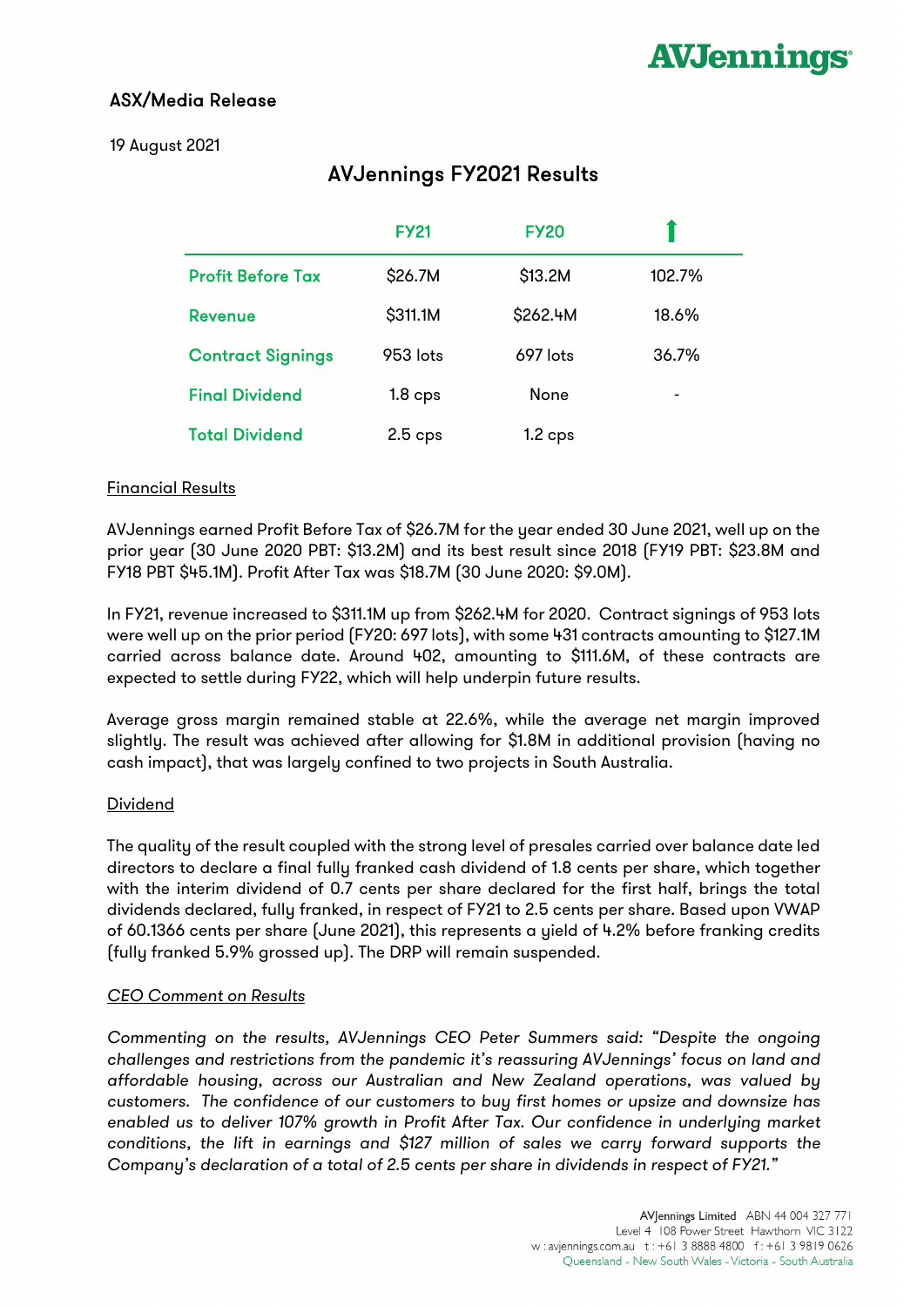

#### Business Overview

Strong contributions were generated by our major regions, highlighting the benefits of geographical diversification. The first stage of our flagship project 'Ara Hills' in New Zealand was completed and achieved significant revenue recognition. 'Arcadian Hills' and 'Spring Farm' in New South Wales performed well, generating strong margins from net price escalation as demand outstripped supply. In Victoria, the latest stages of 'Lyndarum North' sold out and the bulk of apartments in the 'Empress' building at 'Waterline Place' settled. In Queensland, the current stages of 'Cadence' and 'Riverton' sold and settled.

Pleasingly, after a period of hiatus, activity in some lower margin South Australian and Queensland projects was stimulated, enabling us to accelerate the recovery of capital which will be redeployed with the intention of improving the mix of average Company margins in the future.

The FY21 period also saw significant milestones achieved which are critical to future results. The Company commenced development at Rosella Rise, Warnervale (New South Wales) and Aspect, Mernda (Victoria), in strong growth areas. Planning approvals were obtained, and physical works commenced at Harvest Square, Brunswick West, which is a project conducted in partnership with the Victorian Government that will see a much needed increase in the supply of high quality social housing in a great community setting. The Company also commenced planning for the next and largest apartment building at Waterline Place, Williamstown (Victoria). Excellent progress was also made in relation to the planning and approval process for our large-scale, master-planned project at Caboolture.

During FY21 the Company also increased the level of housing under construction at our projects. The year saw 181 dwellings started, compared with 132 dwellings in FY20 and we plan to increase this further in FY22. Increasing the level of built form not only provides more choice to customers, but also enables the Company to enhance returns by extracting maximum value from each project.

As the economy opened up and market conditions improved, work-in-progress levels increased. As at 30 June 2021 the Company had 1,537 lots under development (FY20: 1,117 lots.) This has increased significantly from the earliest phase of the pandemic when the Company preserved capital and intentionally delayed the commencement of building activity unless it was directly connected with a sales contract. In addition to new starts during FY22, we expect to complete around 787 of these carried-over lots in FY22 (comprises land-only lots, houses and apartments), of which some 265 will be improved with low-rise dwellings.

#### CEO Comment on Operations

"Residential property is a long lead time business. As such, the results for the year are not always only reflected in turnover and profit but also in those actions that set the Company up for the future", Mr. Summers said.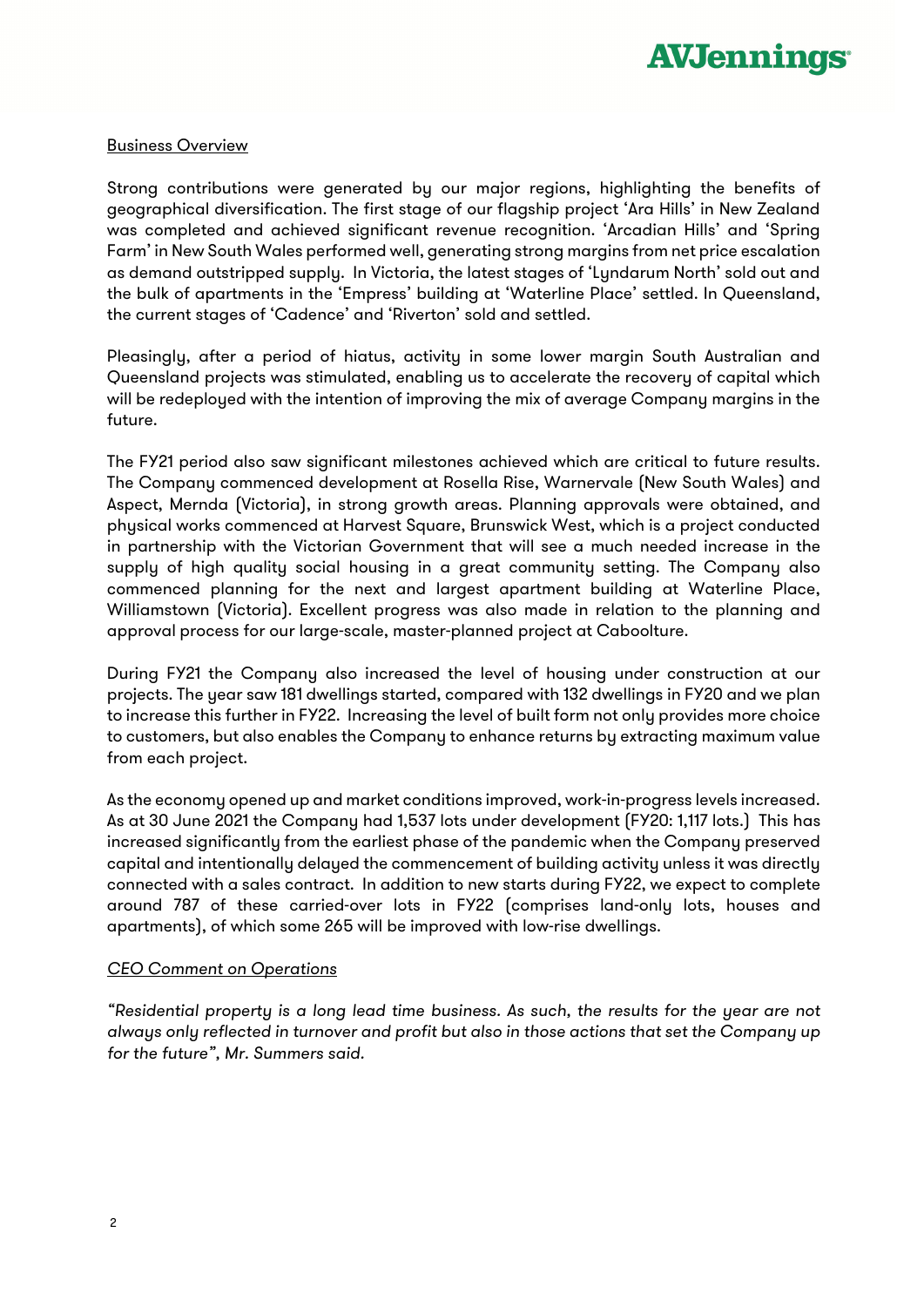#### Balance Sheet and Land Holdings

Strong settlements of 905 lots (FY20: 827 lots) drove net cash from operations of \$64.0M, well up on FY20 (\$10.6M). This enabled the Company to reduce net debt and gearing to \$125.4M and 20.1% (net debt/total assets) (FY20: \$184.4M and 28.1%) respectively, creating headroom to fund increased investment in work-in-progress and a programme of future acquisitions in line with the Company's significant growth ambitions.

Total inventory including land under option stood at 12,180 lots (FY20: 12,134 lots).

#### CEO Comment on Balance sheet and Land holdings

"From the onset of the pandemic, our first thought was people – customers, staff, suppliers – and their safety. Our second focus was to ensure the Company was managed in a way that protected it from the very real risks the pandemic posed to most companies. Quick and decisive actions saw us manage these risks and had us well placed to scale up operations as market conditions improved.

For much of the year, prudent capital management saw us take a cautious approach to acquisitions. As we enter the new financial year, we are again active in this space, supported by a strong balance sheet. Based on the number of acquisitions currently under consideration, we are confident our land holdings number will increase by the end of FY22".

#### **Outlook**

The Company has previously acknowledged the short term importance of government support programs. However, the Company also stated its belief that as the economy recovered, the underlying strength of market fundamentals, which were starting to show through in early 2020, would be the main market driver. Hence, we expected we would see momentum continue, even after initiatives such as HomeBuilder expired. Pleasingly, this has proved to be the case, with around 87 contracts per month (average April-June 2021) signed after the conclusion of the JobKeeper and HomeBuilder initiatives.

The Company is well placed entering FY22 with some 431 pre-sales on hand. Like other years, the earnings bias is expected to be towards the second half, potentially more so as the country continues to experience the effects of lockdowns in the first half of FY22.

We are also well placed in terms of stock production with work under way on some 1,537 lots/housing. Whilst costs are increasing, so too are selling prices, giving us confidence overall margins will be maintained.

There has also been a shift in market preferences with apartments (particularly inner-city high rise) having less appeal. We remain confident the Company's focus on traditional housing product sees us well placed for the future.

Closed international borders will provide a challenge in the medium term. Long term we believe that both Australia and New Zealand will be attractive options for overseas migration.